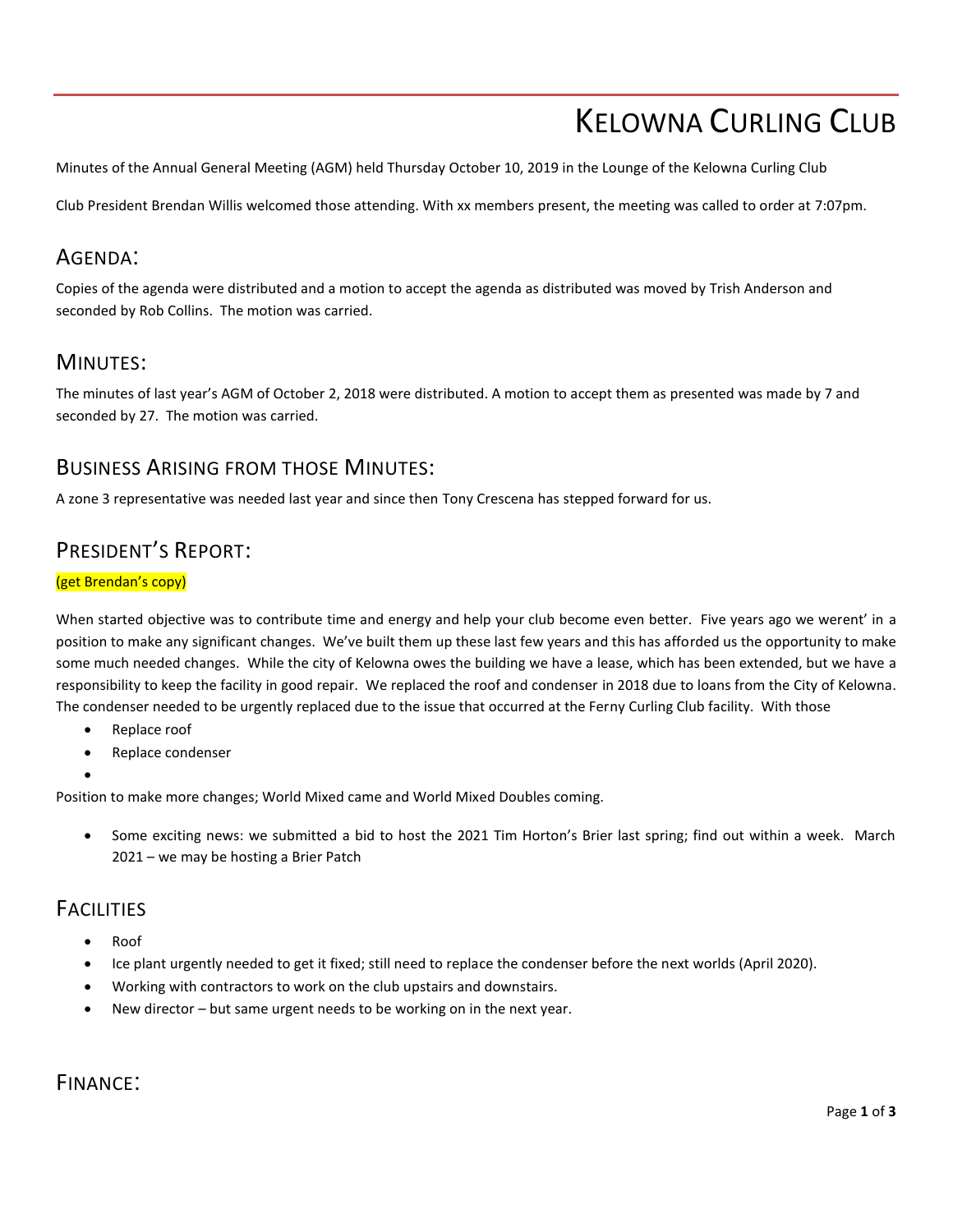Rob Collins is the new treasurer and Principal at Grant Thornton. Rob Collins presented a high-level summary.

#### QUESTIONS FROM THE FLOOR

Question. #17- Inventory up 50% up over the prior year. Why is that?

Answer: 65000 to 95000; pro-shop bulking up for the World's Mixed campionships.

32 – Income statement – world mixed …outflow of 10k?

Answer: about 8k net income

32 – capital improvement fee; what's coming

Answer: 25k overall; repairs & maintenance; this year cok said we had to use it; needs to build up again. Restricted specifically for repairs and

#### 32 – life expectance on this building?

A: full assessment on the building; engineering firm came in ; 15k-city paid a large chunk; nuts and bolts pretty good; next thing (hope not) is the concrete floor (\$3 million); Penticton had it happened.

32 – good work guys.

A motion to accept the 2019 financial statements was moved by 21 and seconded by 17. The motion was carried.

A motion to appoint accounting firm…..to do the 2020 32; sne 11. The motion was carried.

#### UPCOMING EVENTS:

Events planned this year include:

- Raymond James
- Junior Spiel November 11-12, 2017
- Kelowna Open Spiel November 17-19, 2017
- Kelowna Stick Spiel January 29, 2018
- Kelowna Senior Men's Spiel February 12-14, 2018
- OGOPOGO Mixed Spiel February 23-25, 2018
- World Mixed Doubles (TSN carrying; and US); \$100,000 for title sponsor.
- World Seniors

34 – Junior Spiels dates have changed: Nov 23/24, 2019.